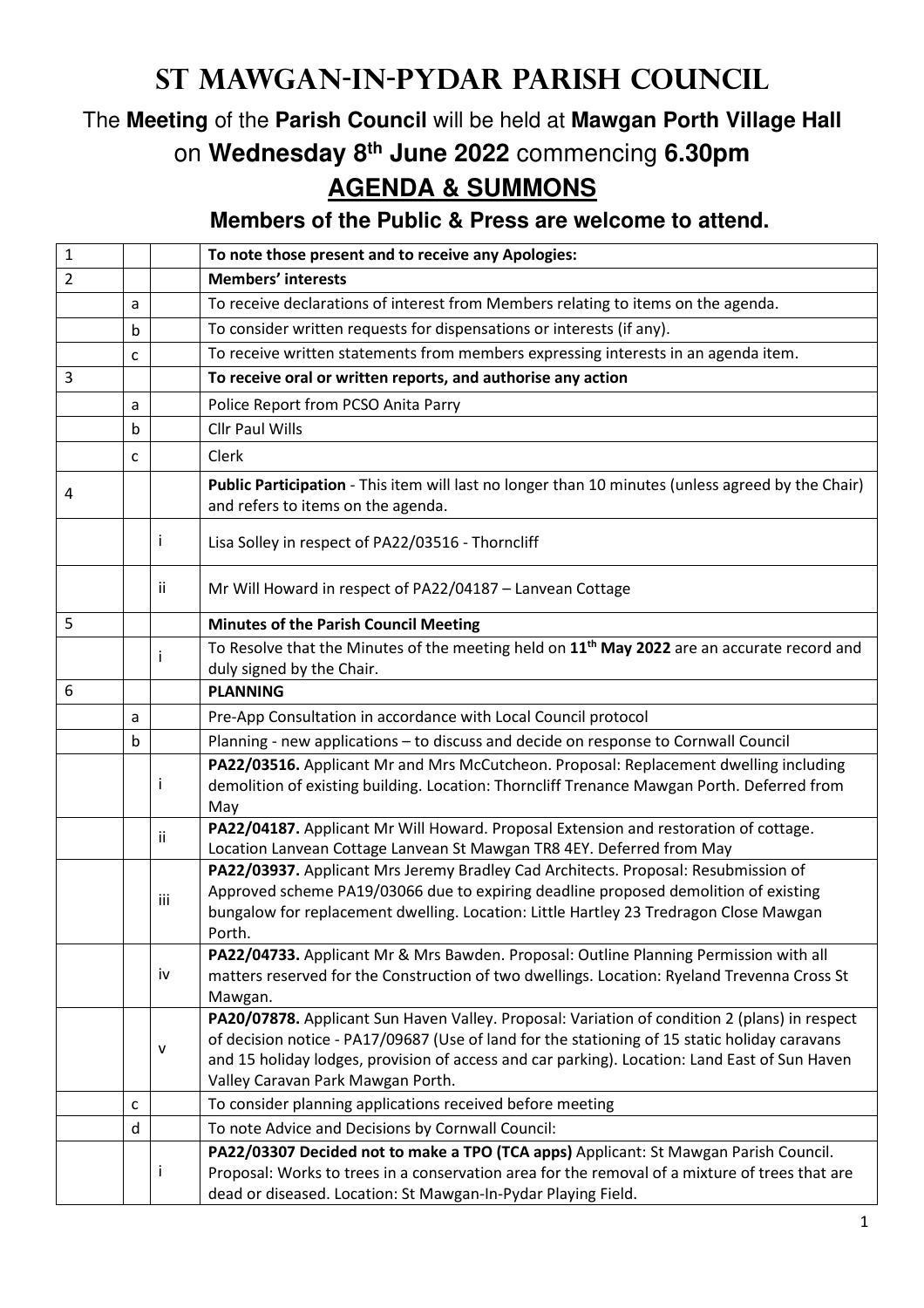|    |             | Ϊİ        | PA22/04327. Mr J Blake. Proposal: Notification of Change of Use of agricultural building to a<br>flexible Use Class C1 (guest house). Location: Land North West Of Little Trevenna Trevenna<br>Cross TR8 4HB. This C1 application is an advice not a consultation. |
|----|-------------|-----------|--------------------------------------------------------------------------------------------------------------------------------------------------------------------------------------------------------------------------------------------------------------------|
|    |             | iii       | PA22/02928 APPROVED Applicant: Mr J Bishop. Proposal: Demolition of existing dwelling and<br>erection of 1 detached dwelling Location: Boscreez (Plot 2) Gwel An Mor Trenance Mawgan<br>Porth TR8 4DW.                                                             |
|    |             | iv        | PA22/02382 APPROVED Applicant: Partridge. Proposal:Demolition of existing dwelling and<br>erection of 1 detached dwelling. Location: Boscreez Gwel An Mor Trenance Mawgan Porth TR8<br>4DW.                                                                        |
|    |             | ${\sf v}$ | PA22/02316 Decided not to make a TPO (TCA apps) Applicant: Michael Geall. Proposal: Works<br>to trees in a conservation area (CA), works include felling of Cupressus Macrocarpa.<br>Location: Langweath House Lanvean St Mawgan TR8 4EY.                          |
|    |             | vi        | PA22/02390 APPROVED Applicant: Mr Jamie Phillips. Proposal: Provision of undercover<br>seating. Location: Trevarrian Holiday Park Trevarrian TR8 4AQ.                                                                                                              |
|    | e           |           | To note Advice and Decisions by The Planning Inspectorate                                                                                                                                                                                                          |
|    | f           |           | To note Advice and Decisions by Cornwall Planning Committee                                                                                                                                                                                                        |
|    | g           |           | 5 day-Protocol for Local Councils                                                                                                                                                                                                                                  |
|    | h           |           | To discuss planning enforcement issues - to refer any new issues and updates - if any                                                                                                                                                                              |
| 7  |             |           | WORKING GROUPS - to receive reports (if any), and agree any necessary action and                                                                                                                                                                                   |
|    |             |           | expenditure:                                                                                                                                                                                                                                                       |
|    | a           |           | Amenities:                                                                                                                                                                                                                                                         |
|    |             | i         | Playground                                                                                                                                                                                                                                                         |
|    |             | ii        | <b>Burial Ground Report</b><br>Mr Fenwick interment of ashes $28^{th}$ May and the late Mr Stephen Wills burial 9 <sup>th</sup> June, 2pm –<br>to note.                                                                                                            |
|    |             | iii       | Platinum Jubilee                                                                                                                                                                                                                                                   |
|    |             | iv        | St Mawgan Toilets                                                                                                                                                                                                                                                  |
|    |             | v         | Playing Field - to approve quote for removal of dead and diseased trees in the sum of £600                                                                                                                                                                         |
|    |             | vi        | Playing Field Hire - to note: Church service & games Sunday 19 <sup>th</sup> June, 11am-1pm and School<br>Summer Fair Friday 8 <sup>th</sup> July, 5-8pm.                                                                                                          |
|    |             | vii       | <b>Bins</b>                                                                                                                                                                                                                                                        |
|    | $\mathbf b$ |           | Transport and Rights of Way                                                                                                                                                                                                                                        |
|    |             | i         | Countryside Access Trevarrian                                                                                                                                                                                                                                      |
|    |             | ii        | WCA 577 [St Mawgan in Pydar]: Application for the Modification of the Definitive Map and<br>Statement of Rights of Way - Consultation.                                                                                                                             |
|    | c           |           | <b>Beach and Environment</b>                                                                                                                                                                                                                                       |
|    | d           |           | Neighbourhood Plan                                                                                                                                                                                                                                                 |
|    | e           |           | St Mawgan Community Hall                                                                                                                                                                                                                                           |
| 8  |             |           | <b>REPORTS FROM MEETINGS:</b>                                                                                                                                                                                                                                      |
| 9  |             |           | To note and discuss (if appropriate) the correspondence received since the last meeting and                                                                                                                                                                        |
|    |             |           | any associated actions and expenditure:                                                                                                                                                                                                                            |
|    |             |           | Carbon Neutral Cornwall 2030 - Climate Literacy Training                                                                                                                                                                                                           |
|    |             | ii        | <b>Boardmasters</b>                                                                                                                                                                                                                                                |
| 10 |             |           | <b>FINANCE and LEGISLATION:</b>                                                                                                                                                                                                                                    |
|    | a           |           | To note any income received: April Bank Interest 0.34p, Beach Clean Donation £500.                                                                                                                                                                                 |
|    | b           |           | Accounts - to approve invoices for payment via online banking after the meeting (list<br>circulated prior to the meeting).                                                                                                                                         |